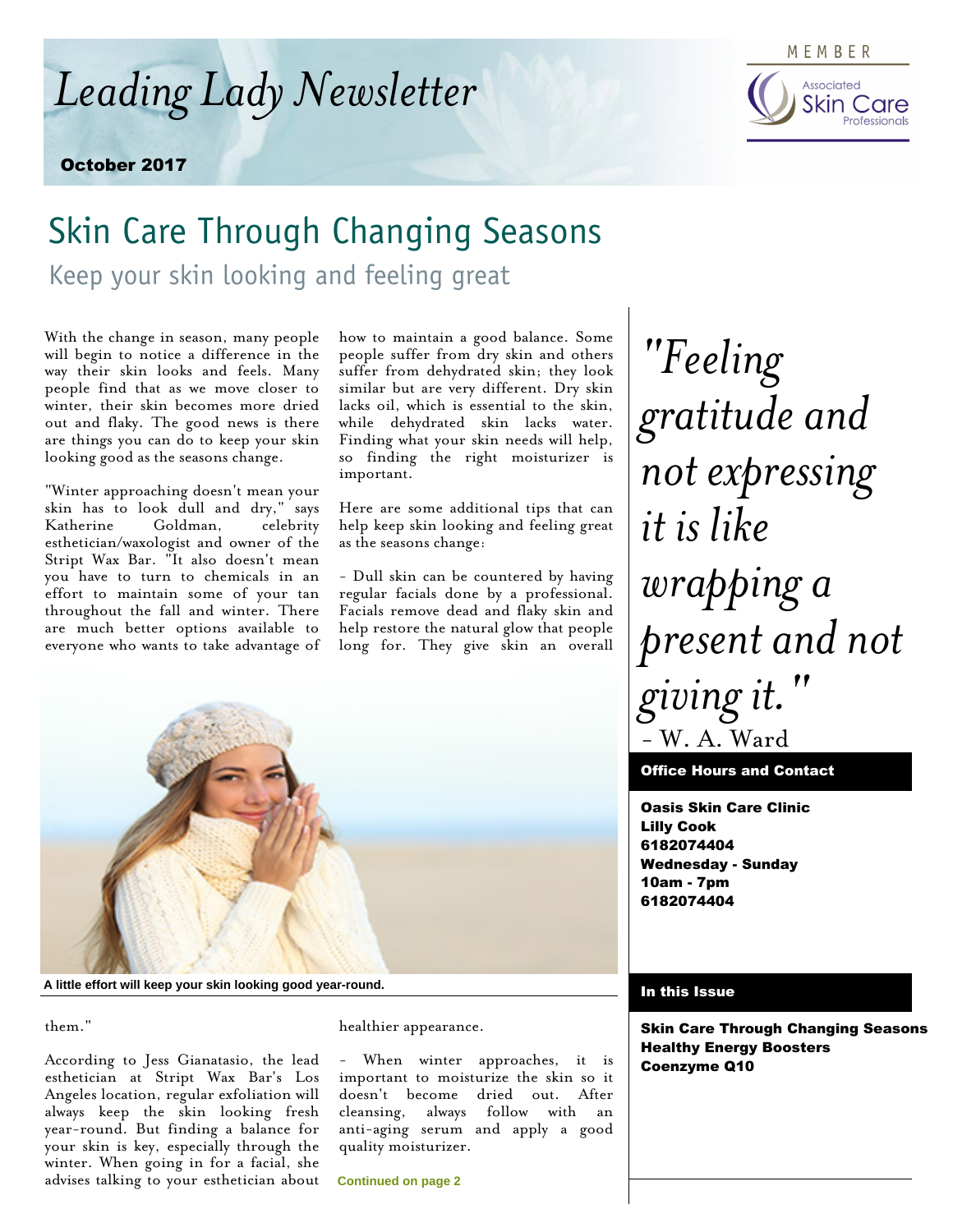#### **Continued from page 1**

- Bypass the chemical tans that come in take-home spray bottles and lotions. They usually contain chemicals you should avoid putting on the skin and will most likely not provide the natural tan look most people seek. Tanning booths are not a good route either, because of the risks they impose. Instead, opt for an organic spray tan.

- When it comes to hair removal, stick to going to a waxologist, so skin irritation and problems can be avoided. Having hair professionally waxed will keep the skin smooth and unblemished.

- Drink plenty of water to maintain youthful cells. If the skin doesn't get enough water, it will look aged and dehydrated.

- Opt for healthy foods that benefit the skin, such as strawberries, tomatoes, salmon, edamame, tea, carrots, broccoli, and avocado. They each have nutrients that help protect the skin and keep it looking great.

"Keeping skin looking radiant through the winter can absolutely be done, but it takes a little attention in order to make it happen," Goldman says. "A little effort in this area can go a long way toward helping you look fabulous through the holiday season and beyond."



**Look your best all winter long.**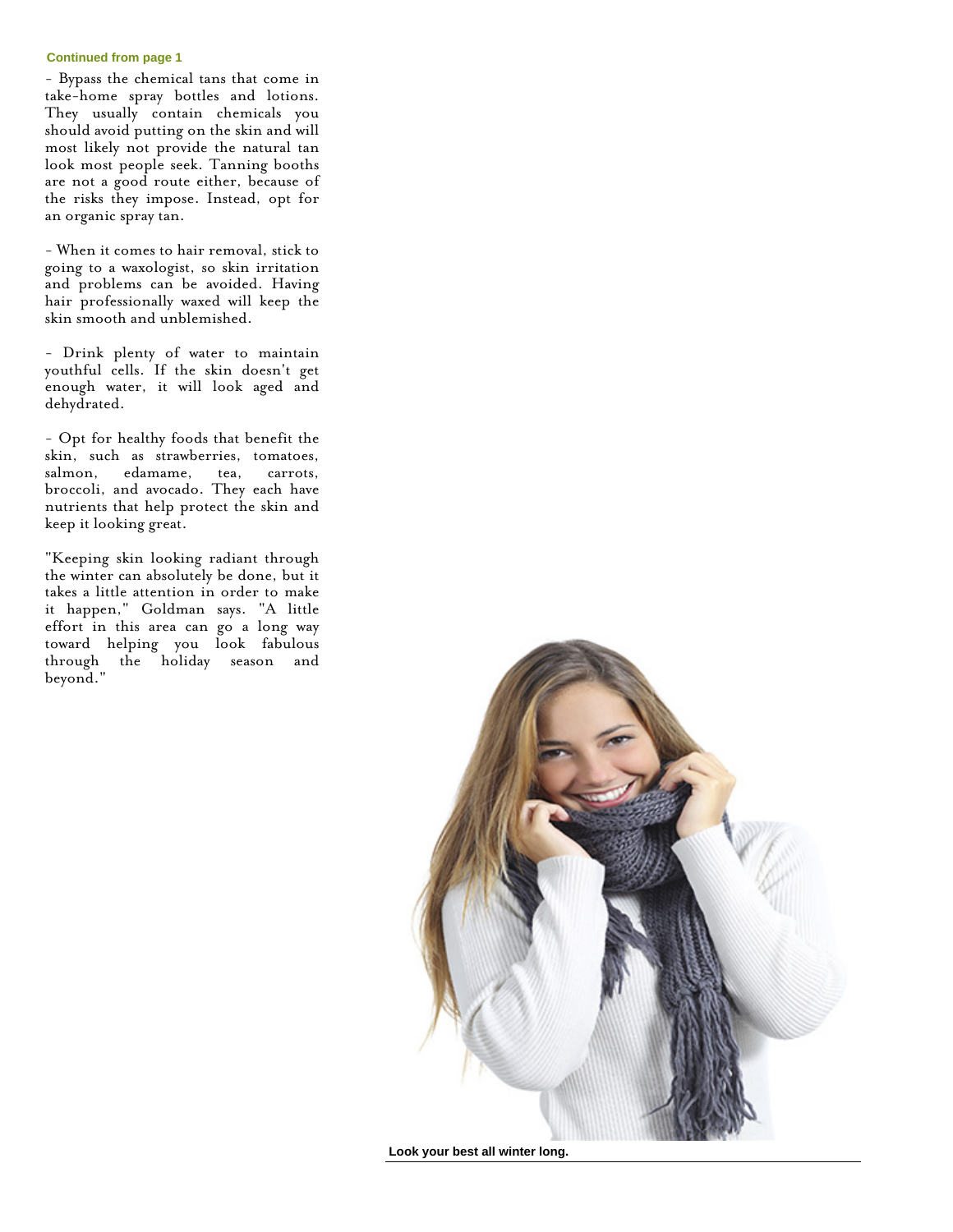## Healthy Energy Boosters **Tips to Staying Energized and Alert**

*Rebecca Jones*

Here are some tips for keeping your energy levels up.

#### **Snack Smart**

Strategic snacking can be a good way to smooth out dips in your energy level and avoid hunger cravings that can lead you to overeat. Go ahead and snack---just be as choosey in your snack selection as you are in meal planning.

#### **Grab an Energy Bar**

Don't fall for the fiction that all so-called "energy bars" are unpalatable but good for you. A lot of energy bars are filled with chemicals and with sugar, so read labels, and look for high fiber, high protein, and limited carbs.

#### **Pick-Me-Up Snacks**

Nuts such as almonds, Brazil nuts, cashews, and hazelnuts are among the best choices for healthy, pick-me-up snacks, nutritionists say.

#### **Stay Hydrated**

Even slight dehydration can leave you tired and lethargic. The answer is, of course, to drink plenty of water. If the taste of plain water doesn't excite you, consider some of the flavored varieties, keeping in mind that loads of extra sugar should be avoided.

#### **Get Your Beauty Sleep**

The number one myth about sleep is that you can get by on six hours a night, but the further away you deviate from getting eight hours sleep a night---and some people get too much, not too little---the greater the risk of cardiovascular disease, depression, obesity, and a host of other maladies.

### **Avoid Caffeine, Get to Sleep**

Caffeine is a great pick-me-up first thing in the morning, but it has a six- to seven-hour "half-life," meaning that half the caffeine in that cup of coffee you consumed to ward off the 3:00 p.m. doldrums will still be lingering in your bloodstream after the 10:00 p.m. news.

Rebecca Jones is a Denver-based freelance writer.



**Stay hydrated to keep energy up.**

## Coenzyme Q10 **The Wrinkle Cure**

Air pollutants, toxins, cigarette smoke, cell metabolism, exposure to the sun, and other environmental factors initiate free radicals, which can cause dangerous reactions that destroy cells and damage DNA, proteins, and fats. Free radicals also interfere with collagen production and integrity, resulting in loss of elasticity and, ultimately, aging skin. Although this is a natural and unavoidable by-product of metabolism, an overabundance of free radical damage can cause premature aging and wrinkles. Fortunately, there's nutritional way to fight the elements.

Coenzyme Q10, also called CoQ10 and ubiquinone, is a fat soluble, vitamin-like nutrient present in virtually all cells and considered the spark plug of the body, helping to produce and regulate energy as well as fighting free radicals as an antioxidant.

CoQ10 levels are highest during the first 20 years of life and decline with time, so much so that at age 80, CoQ10 levels may be lower than at birth. Yet the body's demand for CoQ10 increases with age. Furthermore, statin (cholesterol-lowering) medications can further deplete the body of CoQ10.

The recommended daily CoQ10 dose is 30 mg, in combination with alpha lipoic acid and vitamins A, C, E, and selenium. Foods highest in CoQ10 include sardines, beef, peanuts, spinach, and albacore tuna. However, it would take a pound of sardines, two pounds of beef, or two-and-a-half pounds of peanuts to provide 30 mg, and cooking foods at high temperatures degrades the enzyme. Consequently, CoQ10 supplementation is likely necessary to achieve therapeutic effects.

CoQ10 can also benefit topically, as it's a small molecule that can easily penetrate the skin. When CoQ10 is combined with vitamins C and E in creams or lotions, the synergistic effect can neutralize free radicals, thus reducing wrinkles.

Supplementing with CoQ10 is not only a good antiaging strategy for the skin, it can also enhance energy, cognition, heart health, stroke prevention, and immune support.